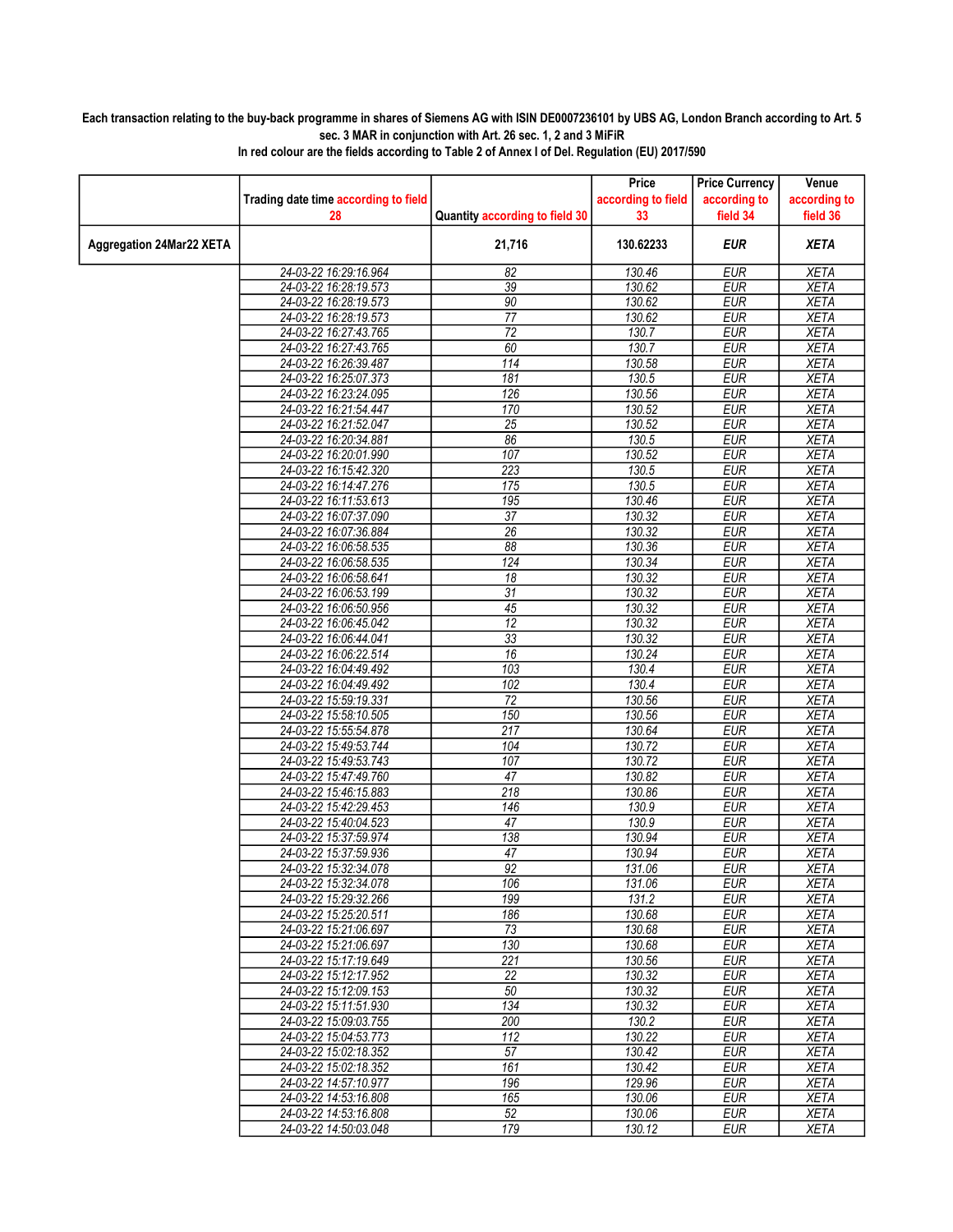| 24-03-22 14:46:03.062 | 103              | 130.42 | <b>EUR</b> | <b>XETA</b> |
|-----------------------|------------------|--------|------------|-------------|
| 24-03-22 14:43:48.536 | 224              | 130.4  | <b>EUR</b> | <b>XETA</b> |
| 24-03-22 14:41:55.612 | 37               | 130.34 | <b>EUR</b> | <b>XETA</b> |
| 24-03-22 14:39:51.133 | 183              | 130.32 | <b>EUR</b> | <b>XETA</b> |
| 24-03-22 14:33:52.430 | 121              | 130.34 | EUR        | <b>XETA</b> |
| 24-03-22 14:33:52.430 | 50               | 130.34 | <b>EUR</b> | <b>XETA</b> |
| 24-03-22 14:33:51.880 | 12               | 130.34 | EUR        | <b>XETA</b> |
| 24-03-22 14:31:42.429 | 195              | 130.14 | <b>EUR</b> | <b>XETA</b> |
| 24-03-22 14:24:24.079 | 212              | 130.14 | <b>EUR</b> | <b>XETA</b> |
| 24-03-22 14:23:59.880 | 197              | 130.12 | <b>EUR</b> | <b>XETA</b> |
| 24-03-22 14:16:42.642 | 130              | 130.46 | <b>EUR</b> | <b>XETA</b> |
|                       | 53               |        |            |             |
| 24-03-22 14:16:42.642 |                  | 130.46 | <b>EUR</b> | <b>XETA</b> |
| 24-03-22 14:16:10.496 | 195              | 130.46 | <b>EUR</b> | <b>XETA</b> |
| 24-03-22 14:08:56.096 | 181              | 130.64 | <b>EUR</b> | <b>XETA</b> |
| 24-03-22 14:07:44.435 | 118              | 130.9  | <b>EUR</b> | <b>XETA</b> |
| 24-03-22 14:07:44.435 | 80               | 130.9  | <b>EUR</b> | <b>XETA</b> |
| 24-03-22 14:01:26.195 | 124              | 130.86 | <b>EUR</b> | <b>XETA</b> |
| 24-03-22 14:01:26.195 | 77               | 130.86 | <b>EUR</b> | <b>XETA</b> |
| 24-03-22 14:01:12.997 | 21               | 130.84 | <b>EUR</b> | <b>XETA</b> |
| 24-03-22 13:58:07.325 | 222              | 130.64 | <b>EUR</b> | <b>XETA</b> |
| 24-03-22 13:51:42.941 | 92               | 130.68 | <b>EUR</b> | <b>XETA</b> |
| 24-03-22 13:51:42.941 | 129              | 130.66 | <b>EUR</b> | <b>XETA</b> |
| 24-03-22 13:49:35.178 | 21               | 130.72 | <b>EUR</b> | <b>XETA</b> |
| 24-03-22 13:49:35.178 | 174              | 130.72 | <b>EUR</b> | <b>XETA</b> |
| 24-03-22 13:44:34.643 | 56               | 130.8  | <b>EUR</b> | <b>XETA</b> |
| 24-03-22 13:43:38.460 | 164              | 130.8  | <b>EUR</b> | <b>XETA</b> |
| 24-03-22 13:41:10.279 | 207              | 130.64 | <b>EUR</b> | <b>XETA</b> |
| 24-03-22 13:37:26.430 | 89               | 130.46 | <b>EUR</b> | <b>XETA</b> |
|                       |                  |        | <b>EUR</b> |             |
| 24-03-22 13:37:00.404 | 188              | 130.44 |            | <b>XETA</b> |
| 24-03-22 13:30:57.715 | 187              | 130.52 | EUR        | <b>XETA</b> |
| 24-03-22 13:30:16.713 | 205              | 130.5  | <b>EUR</b> | <b>XETA</b> |
| 24-03-22 13:17:20.078 | 120              | 130.5  | EUR        | <b>XETA</b> |
| 24-03-22 13:17:20.077 | 75               | 130.5  | <b>EUR</b> | <b>XETA</b> |
| 24-03-22 13:16:31.607 | 134              | 130.52 | <b>EUR</b> | <b>XETA</b> |
| 24-03-22 13:16:31.607 | 78               | 130.52 | <b>EUR</b> | <b>XETA</b> |
| 24-03-22 13:02:59.054 | 198              | 130.58 | <b>EUR</b> | <b>XETA</b> |
| 24-03-22 13:00:35.570 | 84               | 130.72 | <b>EUR</b> | <b>XETA</b> |
| 24-03-22 13:00:35.570 | 141              | 130.72 | <b>EUR</b> | <b>XETA</b> |
| 24-03-22 12:46:29.062 | 210              | 130.9  | <b>EUR</b> | <b>XETA</b> |
| 24-03-22 12:42:04.242 | 57               | 130.92 | <b>EUR</b> | <b>XETA</b> |
| 24-03-22 12:40:24.798 | $\overline{222}$ | 130.76 | <b>EUR</b> | <b>XETA</b> |
| 24-03-22 12:29:42.460 | 223              | 130.9  | <b>EUR</b> | <b>XETA</b> |
| 24-03-22 12:24:19.300 | 86               | 130.62 | <b>EUR</b> | <b>XETA</b> |
| 24-03-22 12:24:19.300 | 134              | 130.62 | <b>EUR</b> | <b>XETA</b> |
| 24-03-22 12:12:02.817 | 3                | 130.7  | <b>EUR</b> | <b>XETA</b> |
| 24-03-22 12:11:58.743 | 44               | 130.7  | <b>EUR</b> | <b>XETA</b> |
| 24-03-22 12:11:58.743 | 146              | 130.7  | <b>EUR</b> | <b>XETA</b> |
| 24-03-22 12:06:44.564 | 69               | 130.84 | <b>EUR</b> | <b>XETA</b> |
| 24-03-22 12:06:44.564 | 126              | 130.84 | <b>EUR</b> | <b>XETA</b> |
| 24-03-22 12:02:13.508 | 198              | 130.66 | <b>EUR</b> | <b>XETA</b> |
| 24-03-22 11:58:33.593 | 34               | 130.58 | <b>EUR</b> | <b>XETA</b> |
| 24-03-22 11:58:29.718 |                  |        |            | <b>XETA</b> |
|                       | 189              | 130.58 | <b>EUR</b> |             |
| 24-03-22 11:53:34.209 | 209              | 130.52 | <b>EUR</b> | <b>XETA</b> |
| 24-03-22 11:42:25.631 | 73               | 130    | <b>EUR</b> | <b>XETA</b> |
| 24-03-22 11:42:25.631 | 129              | 130    | <b>EUR</b> | <b>XETA</b> |
| 24-03-22 11:39:06.360 | 23               | 130.78 | <b>EUR</b> | <b>XETA</b> |
| 24-03-22 11:39:06.360 | 186              | 130.78 | <b>EUR</b> | <b>XETA</b> |
| 24-03-22 11:25:57.433 | 215              | 131    | <b>EUR</b> | <b>XETA</b> |
| 24-03-22 11:24:59.131 | 209              | 130.94 | <b>EUR</b> | <b>XETA</b> |
| 24-03-22 11:11:52.128 | $\overline{c}$   | 130.88 | <b>EUR</b> | <b>XETA</b> |
| 24-03-22 11:11:52.128 | 200              | 130.88 | <b>EUR</b> | <b>XETA</b> |
| 24-03-22 11:11:52.128 | 187              | 130.88 | <b>EUR</b> | <b>XETA</b> |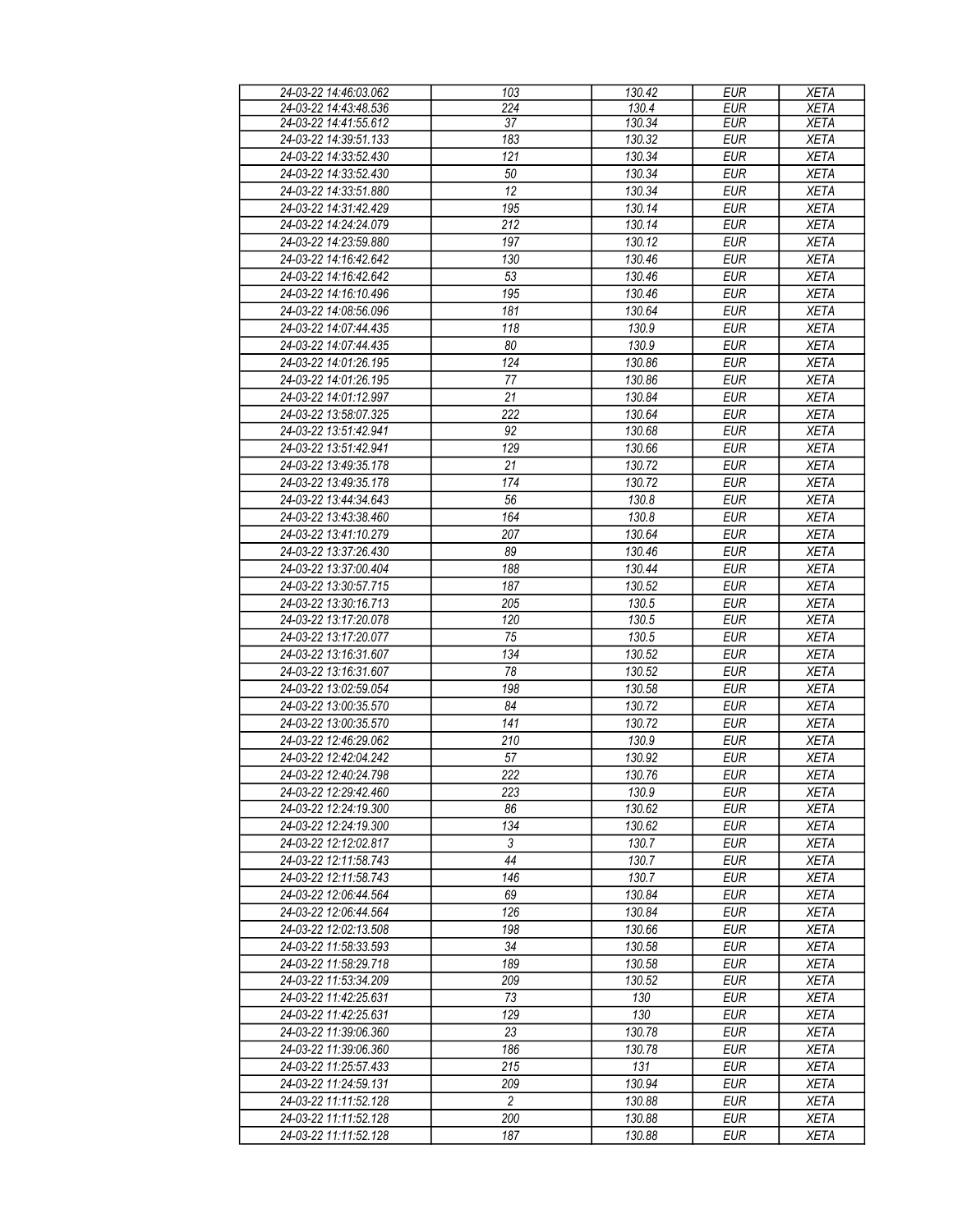| 24-03-22 11:00:00.130                          | 184            | 130.2              | <b>EUR</b> | <b>XETA</b>                |
|------------------------------------------------|----------------|--------------------|------------|----------------------------|
| 24-03-22 10:59:49.895                          | $\overline{3}$ | 130.22             | <b>EUR</b> | <b>XETA</b>                |
| 24-03-22 10:59:06.802                          | 100            | 130.22             | <b>EUR</b> | <b>XETA</b>                |
| 24-03-22 10:59:06.801                          | 93             | 130.22             | <b>EUR</b> | <b>XETA</b>                |
| 24-03-22 10:52:26.687                          | 199            | 130.04             | <b>EUR</b> | <b>XETA</b>                |
| 24-03-22 10:51:02.278                          | 191            | 129.98             | <b>EUR</b> | <b>XETA</b>                |
| 24-03-22 10:39:39.078                          | 172            | 130.04             | <b>EUR</b> | <b>XETA</b>                |
|                                                | 51             | 130.04             | <b>EUR</b> | <b>XETA</b>                |
| 24-03-22 10:39:39.078                          |                |                    |            |                            |
| 24-03-22 10:36:47.527                          | 190            | 130.08             | <b>EUR</b> | <b>XETA</b>                |
| 24-03-22 10:35:47.236                          | 47             | 130                | <b>EUR</b> | <b>XETA</b>                |
| 24-03-22 10:33:25.875                          | 47             | 130.06             | <b>EUR</b> | <b>XETA</b>                |
| 24-03-22 10:22:38.391                          | 46             | 129.92             | <b>EUR</b> | <b>XETA</b>                |
| 24-03-22 10:22:38.391                          | 164            | 129.92             | <b>EUR</b> | <b>XETA</b>                |
| 24-03-22 10:21:48.045                          | 195            | 130                | <b>EUR</b> | <b>XETA</b>                |
| 24-03-22 10:11:01.178                          | 46             | 129.98             | <b>EUR</b> | <b>XETA</b>                |
| 24-03-22 10:11:01.178                          | 60             | 129.98             | <b>EUR</b> | <b>XETA</b>                |
| 24-03-22 10:11:01.178                          | 48             | 129.98             | <b>EUR</b> | <b>XETA</b>                |
| 24-03-22 10:11:00.946                          | 43             | 129.98             | <b>EUR</b> | <b>XETA</b>                |
| 24-03-22 10:10:30.321                          | 191            | 129.98             | <b>EUR</b> | <b>XETA</b>                |
| 24-03-22 10:10:23.753                          | 9              | 129.98             | <b>EUR</b> | <b>XETA</b>                |
| 24-03-22 10:03:24.925                          | 110            | 129.88             | <b>EUR</b> | <b>XETA</b>                |
| 24-03-22 10:00:16.984                          | 188            | 130.18             | <b>EUR</b> | <b>XETA</b>                |
| 24-03-22 09:51:14.135                          | 219            | 130.7              | <b>EUR</b> | <b>XETA</b>                |
| 24-03-22 09:48:38.882                          | 205            | 130.54             | <b>EUR</b> | <b>XETA</b>                |
| 24-03-22 09:38:43.848                          | 115            | 130.82             | <b>EUR</b> | <b>XETA</b>                |
| 24-03-22 09:38:43.848                          | 83             | 130.82             | <b>EUR</b> | <b>XETA</b>                |
| 24-03-22 09:36:56.137                          | 223            | 130.78             | <b>EUR</b> | <b>XETA</b>                |
| 24-03-22 09:26:59.179                          | 120            | 130.88             | <b>EUR</b> | <b>XETA</b>                |
| 24-03-22 09:26:59.179                          | 92             | 130.88             | <b>EUR</b> | <b>XETA</b>                |
| 24-03-22 09:24:51.734                          | 202            | 130.92             | <b>EUR</b> | <b>XETA</b>                |
| 24-03-22 09:17:16.079                          | 141            | 131.22             | <b>EUR</b> | <b>XETA</b>                |
| 24-03-22 09:17:16.078                          | 52             | 131.22             | <b>EUR</b> | <b>XETA</b>                |
| 24-03-22 09:14:01.826                          | 181            | 131.3              | <b>EUR</b> | <b>XETA</b>                |
| 24-03-22 09:07:40.624                          | 200            | 131.08             | <b>EUR</b> | <b>XETA</b>                |
| 24-03-22 09:03:48.271                          | 192            | 131.14             | <b>EUR</b> | <b>XETA</b>                |
| 24-03-22 08:58:05.226                          | 36             | 131.1              | <b>EUR</b> | <b>XETA</b>                |
| 24-03-22 08:58:05.226                          | 176            | 131.1              | <b>EUR</b> | <b>XETA</b>                |
| 24-03-22 08:54:11.205                          | 206            | 131.1              | <b>EUR</b> | <b>XETA</b>                |
| 24-03-22 08:48:15.520                          | 211            | 131.12             | <b>EUR</b> | <b>XETA</b>                |
| 24-03-22 08:42:50.175                          | 223            | 131.46             | <b>EUR</b> | <b>XETA</b>                |
| 24-03-22 08:39:18.317                          | 209            | 131.42             | <b>EUR</b> | <b>XETA</b>                |
| 24-03-22 08:38:44.728                          | 8              | 131.5              | <b>EUR</b> | <b>XETA</b>                |
| 24-03-22 08:33:28.191                          | 204            | 131.34             | <b>EUR</b> | <b>XETA</b>                |
| 24-03-22 08:30:57.316                          | 100            | 131.32             | <b>EUR</b> | <b>XETA</b>                |
|                                                | 109            |                    | <b>EUR</b> |                            |
| 24-03-22 08:30:57.316<br>24-03-22 08:24:39.237 | 147            | 131.32<br>130.84   | <b>EUR</b> | <b>XETA</b><br><b>XETA</b> |
| 24-03-22 08:24:39.237                          |                |                    |            |                            |
|                                                | 72             | 130.84             | <b>EUR</b> | <b>XETA</b>                |
| 24-03-22 08:24:18.324                          | 17             | 130.82             | <b>EUR</b> | <b>XETA</b>                |
| 24-03-22 08:24:18.324                          | 126            | 130.82             | <b>EUR</b> | <b>XETA</b>                |
| 24-03-22 08:24:18.324                          | 48             | 130.82             | <b>EUR</b> | <b>XETA</b>                |
| 24-03-22 08:18:45.367                          | 50             | 131.12             | <b>EUR</b> | <b>XETA</b>                |
| 24-03-22 08:18:45.367                          | 164            | 131.12             | <b>EUR</b> | <b>XETA</b>                |
| 24-03-22 08:18:35.097                          | 214            | 131.1              | <b>EUR</b> | <b>XETA</b>                |
| 24-03-22 08:17:16.266                          | 47             | 130.92             | <b>EUR</b> | <b>XETA</b>                |
| 24-03-22 08:11:28.697                          | 193            | 130.84             | <b>EUR</b> | <b>XETA</b>                |
| 24-03-22 08:11:09.985                          | 179            | 130.86             | <b>EUR</b> | <b>XETA</b>                |
| 24-03-22 08:11:09.985                          | 44             | 130.86             | <b>EUR</b> | <b>XETA</b>                |
| 24-03-22 08:06:35.810                          | 184            | $\overline{1}30.7$ | <b>EUR</b> | <b>XETA</b>                |
| 24-03-22 08:05:04.647                          | 112            | 130.72             | <b>EUR</b> | <b>XETA</b>                |
| 24-03-22 08:05:04.647                          | 93             | 130.72             | <b>EUR</b> | <b>XETA</b>                |
| 24-03-22 08:05:00.459                          | 6              | 130.7              | <b>EUR</b> | <b>XETA</b>                |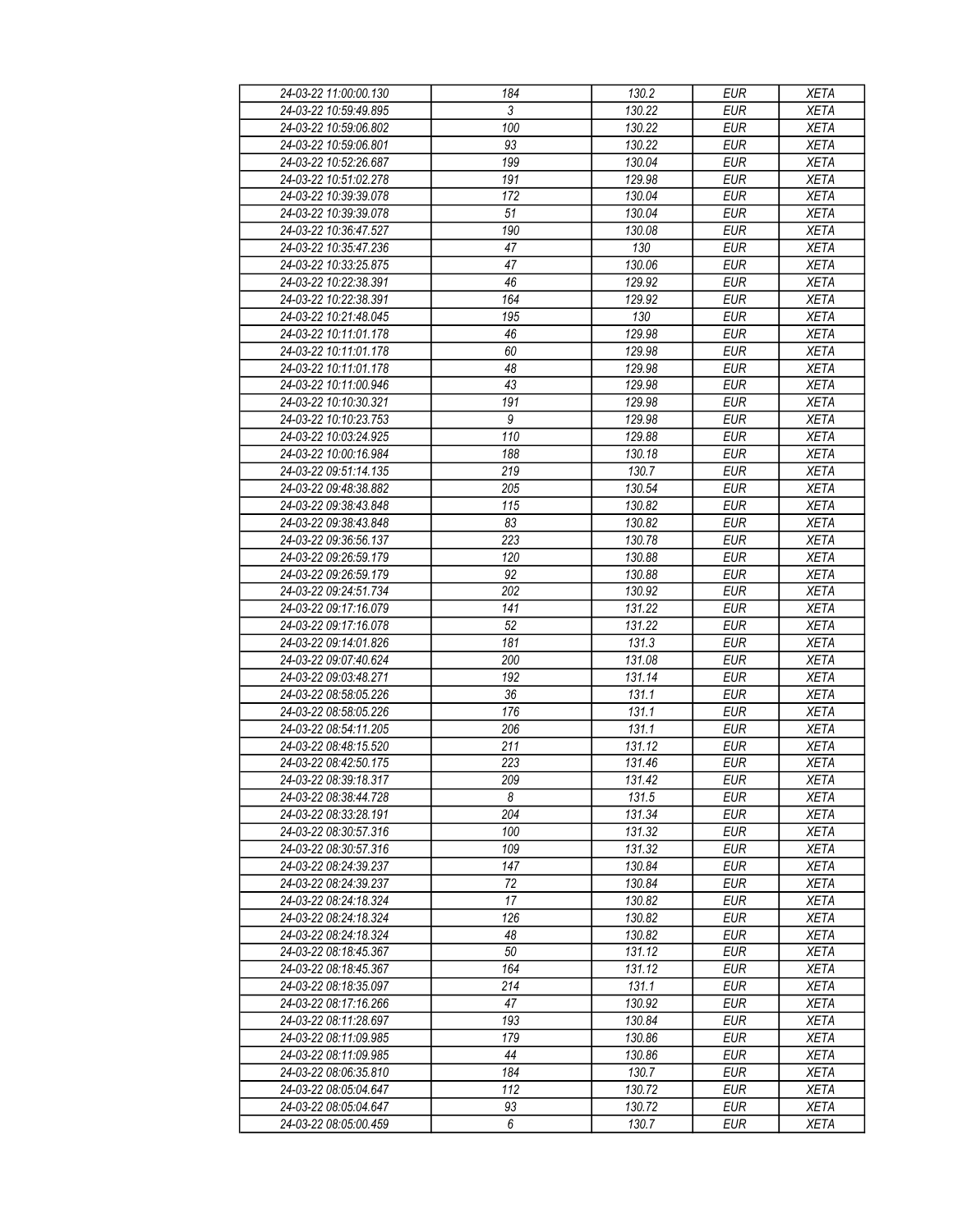## Each order relating to the buy-back programme above according to Art. 5 sec. 3 MAR in conjunction with Art. 25 sec. 1 and 2 MiFiR

In red colour are the fields according to Table 2 of the Annex of Del. Regulation (EU) 2017/580; alternatively you may report the

| Date and Time according to field 9 | <b>Segment MIC code</b><br>according to field 16 | <b>Transaction price</b><br>according to field 28 | <b>Price currency according</b><br>to field 29 | <b>Buy-sell indicator</b><br>according to field 32 |
|------------------------------------|--------------------------------------------------|---------------------------------------------------|------------------------------------------------|----------------------------------------------------|
| 24-03-22 16:29:16.964              | <b>XETA</b>                                      | 130.46                                            | <b>EUR</b>                                     | <b>BUY</b>                                         |
| 24-03-22 16:28:19.573              | <b>XETA</b>                                      | 130.62                                            | <b>EUR</b>                                     | <b>BUY</b>                                         |
| 24-03-22 16:28:19.573              | <b>XETA</b>                                      | 130.62                                            | <b>EUR</b>                                     | <b>BUY</b>                                         |
| 24-03-22 16:28:19.573              | <b>XETA</b>                                      | 130.62                                            | <b>EUR</b>                                     | <b>BUY</b>                                         |
| 24-03-22 16:27:43.765              | <b>XETA</b>                                      | 130.7                                             | <b>EUR</b>                                     | <b>BUY</b>                                         |
| 24-03-22 16:27:43.765              | <b>XETA</b>                                      | 130.7                                             | <b>EUR</b>                                     | <b>BUY</b>                                         |
| 24-03-22 16:26:39.487              | <b>XETA</b>                                      | 130.58                                            | <b>EUR</b>                                     | <b>BUY</b>                                         |
| 24-03-22 16:25:07.373              | <b>XETA</b>                                      | 130.5                                             | <b>EUR</b>                                     | <b>BUY</b>                                         |
| 24-03-22 16:23:24.095              | <b>XETA</b>                                      | 130.56                                            | <b>EUR</b>                                     | <b>BUY</b>                                         |
| 24-03-22 16:21:54.447              | <b>XETA</b>                                      | 130.52                                            | <b>EUR</b>                                     | <b>BUY</b>                                         |
| 24-03-22 16:21:52.047              | <b>XETA</b>                                      | 130.52                                            | <b>EUR</b>                                     | <b>BUY</b>                                         |
| 24-03-22 16:20:34.881              | <b>XETA</b>                                      | 130.5                                             | <b>EUR</b>                                     | <b>BUY</b>                                         |
| 24-03-22 16:20:01.990              | <b>XETA</b>                                      | 130.52                                            | <b>EUR</b>                                     | <b>BUY</b>                                         |
| 24-03-22 16:15:42.320              | <b>XETA</b>                                      | 130.5                                             | <b>EUR</b>                                     | <b>BUY</b>                                         |
| 24-03-22 16:14:47.276              | <b>XETA</b>                                      | 130.5                                             | <b>EUR</b>                                     | <b>BUY</b>                                         |
| 24-03-22 16:11:53.613              | <b>XETA</b>                                      | 130.46                                            | <b>EUR</b>                                     | <b>BUY</b>                                         |
| 24-03-22 16:07:37.090              | <b>XETA</b>                                      | 130.32                                            | <b>EUR</b>                                     | <b>BUY</b>                                         |
| 24-03-22 16:07:36.884              | <b>XETA</b>                                      | 130.32                                            | <b>EUR</b>                                     | <b>BUY</b>                                         |
| 24-03-22 16:06:58.535              | <b>XETA</b>                                      | 130.36                                            | <b>EUR</b>                                     | <b>BUY</b>                                         |
| 24-03-22 16:06:58.535              | <b>XETA</b>                                      | 130.34                                            | <b>EUR</b>                                     | <b>BUY</b>                                         |
| 24-03-22 16:06:58.641              | <b>XETA</b>                                      | 130.32                                            | <b>EUR</b>                                     | <b>BUY</b>                                         |
| 24-03-22 16:06:53.199              | <b>XETA</b>                                      | 130.32                                            | <b>EUR</b>                                     | <b>BUY</b>                                         |
| 24-03-22 16:06:50.956              | <b>XETA</b>                                      | 130.32                                            | <b>EUR</b>                                     | <b>BUY</b>                                         |
| 24-03-22 16:06:45.042              | <b>XETA</b>                                      | 130.32                                            | <b>EUR</b>                                     | <b>BUY</b>                                         |
| 24-03-22 16:06:44.041              | <b>XETA</b>                                      | 130.32                                            | <b>EUR</b>                                     | <b>BUY</b>                                         |
| 24-03-22 16:06:22.514              | <b>XETA</b>                                      | 130.24                                            | <b>EUR</b>                                     | <b>BUY</b>                                         |
| 24-03-22 16:04:49.492              | <b>XETA</b>                                      | 130.4                                             | <b>EUR</b>                                     | <b>BUY</b>                                         |
| 24-03-22 16:04:49.492              | <b>XETA</b>                                      | 130.4                                             | <b>EUR</b>                                     | <b>BUY</b>                                         |
| 24-03-22 15:59:19.331              | <b>XETA</b>                                      | 130.56                                            | <b>EUR</b>                                     | <b>BUY</b>                                         |
| 24-03-22 15:58:10.505              | <b>XETA</b>                                      | 130.56                                            | <b>EUR</b>                                     | <b>BUY</b>                                         |
| 24-03-22 15:55:54.878              | <b>XETA</b>                                      | 130.64                                            | <b>EUR</b>                                     | <b>BUY</b>                                         |
| 24-03-22 15:49:53.744              | <b>XETA</b>                                      | 130.72                                            | <b>EUR</b>                                     | <b>BUY</b>                                         |
| 24-03-22 15:49:53.743              | <b>XETA</b>                                      | 130.72                                            | <b>EUR</b>                                     | <b>BUY</b>                                         |
| 24-03-22 15:47:49.760              | <b>XETA</b>                                      | 130.82                                            | <b>EUR</b>                                     | <b>BUY</b>                                         |
| 24-03-22 15:46:15.883              | <b>XETA</b>                                      | 130.86                                            | <b>EUR</b>                                     | <b>BUY</b>                                         |
| 24-03-22 15:42:29.453              | <b>XETA</b>                                      | 130.9                                             | <b>EUR</b>                                     | <b>BUY</b>                                         |
| 24-03-22 15:40:04.523              | XETA                                             | 130.9                                             | EUR                                            | <b>BUY</b>                                         |
| 24-03-22 15:37:59.974              | <b>XETA</b>                                      | 130.94                                            | <b>EUR</b>                                     | <b>BUY</b>                                         |
| 24-03-22 15:37:59.936              | <b>XETA</b>                                      | 130.94                                            | <b>EUR</b>                                     | <b>BUY</b>                                         |
| 24-03-22 15:32:34.078              | <b>XETA</b>                                      | 131.06                                            | <b>EUR</b>                                     | <b>BUY</b>                                         |
| 24-03-22 15:32:34.078              | <b>XETA</b>                                      | 131.06                                            | <b>EUR</b>                                     | <b>BUY</b>                                         |
| 24-03-22 15:29:32.266              | <b>XETA</b>                                      | 131.2                                             | <b>EUR</b>                                     | <b>BUY</b>                                         |
| 24-03-22 15:25:20.511              | <b>XETA</b>                                      | 130.68                                            | <b>EUR</b>                                     | <b>BUY</b>                                         |
| 24-03-22 15:21:06.697              | <b>XETA</b>                                      | 130.68                                            | <b>EUR</b>                                     | <b>BUY</b>                                         |
| 24-03-22 15:21:06.697              | <b>XETA</b>                                      | 130.68                                            | <b>EUR</b>                                     | <b>BUY</b>                                         |
| 24-03-22 15:17:19.649              | <b>XETA</b>                                      | 130.56                                            | <b>EUR</b>                                     | <b>BUY</b>                                         |
| 24-03-22 15:12:17.952              | <b>XETA</b>                                      | 130.32                                            | EUR                                            | <b>BUY</b>                                         |
| 24-03-22 15:12:09.153              | <b>XETA</b>                                      | 130.32                                            | <b>EUR</b>                                     | <b>BUY</b>                                         |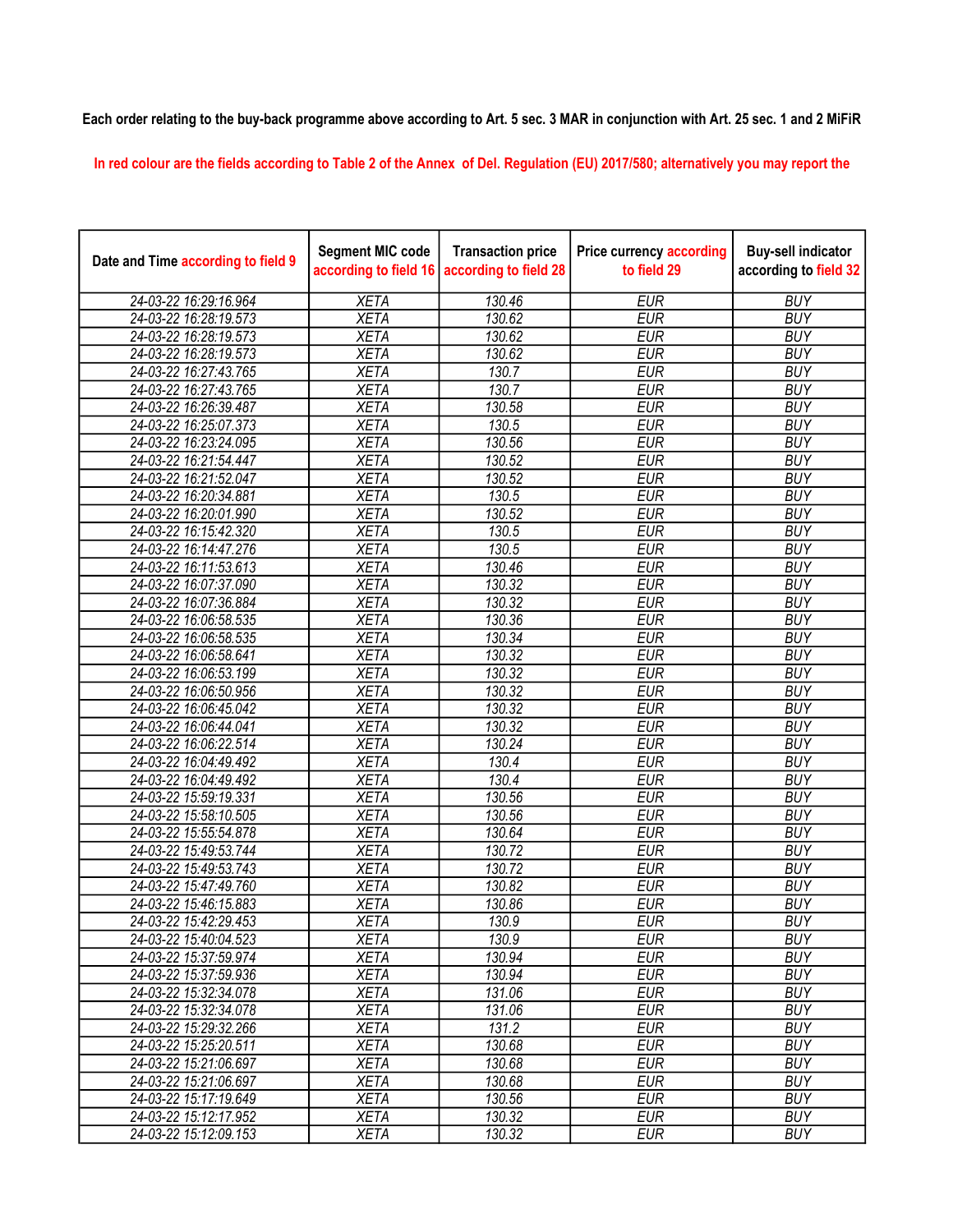| 24-03-22 15:11:51.930 | <b>XETA</b> | 130.32             | <b>EUR</b> | <b>BUY</b> |
|-----------------------|-------------|--------------------|------------|------------|
| 24-03-22 15:09:03.755 | <b>XETA</b> | 130.2              | <b>EUR</b> | <b>BUY</b> |
| 24-03-22 15:04:53.773 | <b>XETA</b> | $\frac{1}{130.22}$ | <b>EUR</b> | <b>BUY</b> |
| 24-03-22 15:02:18.352 | <b>XETA</b> | 130.42             | <b>EUR</b> | <b>BUY</b> |
| 24-03-22 15:02:18.352 | <b>XETA</b> | 130.42             | <b>EUR</b> | <b>BUY</b> |
| 24-03-22 14:57:10.977 | <b>XETA</b> | 129.96             | <b>EUR</b> | <b>BUY</b> |
| 24-03-22 14:53:16.808 | <b>XETA</b> | 130.06             | <b>EUR</b> | <b>BUY</b> |
| 24-03-22 14:53:16.808 | <b>XETA</b> | 130.06             | <b>EUR</b> | <b>BUY</b> |
| 24-03-22 14:50:03.048 | <b>XETA</b> | 130.12             | <b>EUR</b> | <b>BUY</b> |
| 24-03-22 14:46:03.062 | <b>XETA</b> | 130.42             | <b>EUR</b> | <b>BUY</b> |
| 24-03-22 14:43:48.536 | <b>XETA</b> | 130.4              | <b>EUR</b> | <b>BUY</b> |
| 24-03-22 14:41:55.612 | <b>XETA</b> | 130.34             | <b>EUR</b> | <b>BUY</b> |
| 24-03-22 14:39:51.133 | <b>XETA</b> | 130.32             | <b>EUR</b> | <b>BUY</b> |
| 24-03-22 14:33:52.430 | <b>XETA</b> | 130.34             | <b>EUR</b> | <b>BUY</b> |
| 24-03-22 14:33:52.430 | <b>XETA</b> | 130.34             | <b>EUR</b> | <b>BUY</b> |
| 24-03-22 14:33:51.880 | <b>XETA</b> | 130.34             | <b>EUR</b> | <b>BUY</b> |
| 24-03-22 14:31:42.429 | <b>XETA</b> | 130.14             | <b>EUR</b> | <b>BUY</b> |
| 24-03-22 14:24:24.079 | <b>XETA</b> | 130.14             | <b>EUR</b> | <b>BUY</b> |
| 24-03-22 14:23:59.880 | <b>XETA</b> | 130.12             | <b>EUR</b> | <b>BUY</b> |
| 24-03-22 14:16:42.642 | <b>XETA</b> | 130.46             | <b>EUR</b> | <b>BUY</b> |
| 24-03-22 14:16:42.642 | <b>XETA</b> | 130.46             | <b>EUR</b> | <b>BUY</b> |
| 24-03-22 14:16:10.496 | <b>XETA</b> | 130.46             | <b>EUR</b> | <b>BUY</b> |
| 24-03-22 14:08:56.096 | <b>XETA</b> | 130.64             | <b>EUR</b> | <b>BUY</b> |
| 24-03-22 14:07:44.435 | <b>XETA</b> | 130.9              | <b>EUR</b> | <b>BUY</b> |
| 24-03-22 14:07:44.435 | <b>XETA</b> | 130.9              | <b>EUR</b> | <b>BUY</b> |
| 24-03-22 14:01:26.195 | <b>XETA</b> | 130.86             | <b>EUR</b> | <b>BUY</b> |
| 24-03-22 14:01:26.195 | <b>XETA</b> | 130.86             | <b>EUR</b> | <b>BUY</b> |
| 24-03-22 14:01:12.997 | <b>XETA</b> | 130.84             | <b>EUR</b> | <b>BUY</b> |
| 24-03-22 13:58:07.325 | <b>XETA</b> | 130.64             | <b>EUR</b> | <b>BUY</b> |
| 24-03-22 13:51:42.941 | <b>XETA</b> | 130.68             | <b>EUR</b> | <b>BUY</b> |
| 24-03-22 13:51:42.941 |             |                    |            | <b>BUY</b> |
|                       | <b>XETA</b> | 130.66             | <b>EUR</b> |            |
| 24-03-22 13:49:35.178 | <b>XETA</b> | 130.72             | <b>EUR</b> | <b>BUY</b> |
| 24-03-22 13:49:35.178 | <b>XETA</b> | 130.72             | <b>EUR</b> | <b>BUY</b> |
| 24-03-22 13:44:34.643 | <b>XETA</b> | 130.8              | <b>EUR</b> | <b>BUY</b> |
| 24-03-22 13:43:38.460 | <b>XETA</b> | 130.8              | <b>EUR</b> | <b>BUY</b> |
| 24-03-22 13:41:10.279 | <b>XETA</b> | 130.64             | <b>EUR</b> | <b>BUY</b> |
| 24-03-22 13:37:26.430 | <b>XETA</b> | 130.46             | <b>EUR</b> | <b>BUY</b> |
| 24-03-22 13:37:00.404 | <b>XETA</b> | 130.44             | <b>EUR</b> | <b>BUY</b> |
| 24-03-22 13:30:57.715 | <b>XETA</b> | 130.52             | <b>EUR</b> | <b>BUY</b> |
| 24-03-22 13:30:16.713 | <b>XETA</b> | 130.5              | <b>EUR</b> | <b>BUY</b> |
| 24-03-22 13:17:20.078 | <b>XETA</b> | 130.5              | <b>EUR</b> | <b>BUY</b> |
| 24-03-22 13:17:20.077 | <b>XETA</b> | 130.5              | <b>EUR</b> | <b>BUY</b> |
| 24-03-22 13:16:31.607 | <b>XETA</b> | 130.52             | <b>EUR</b> | <b>BUY</b> |
| 24-03-22 13:16:31.607 | <b>XETA</b> | 130.52             | <b>EUR</b> | <b>BUY</b> |
| 24-03-22 13:02:59.054 | <b>XETA</b> | 130.58             | <b>EUR</b> | <b>BUY</b> |
| 24-03-22 13:00:35.570 | <b>XETA</b> | 130.72             | <b>EUR</b> | <b>BUY</b> |
| 24-03-22 13:00:35.570 | <b>XETA</b> | 130.72             | <b>EUR</b> | <b>BUY</b> |
| 24-03-22 12:46:29.062 | <b>XETA</b> | 130.9              | <b>EUR</b> | <b>BUY</b> |
| 24-03-22 12:42:04.242 | <b>XETA</b> | 130.92             | <b>EUR</b> | <b>BUY</b> |
| 24-03-22 12:40:24.798 | <b>XETA</b> | 130.76             | <b>EUR</b> | <b>BUY</b> |
| 24-03-22 12:29:42.460 | <b>XETA</b> | 130.9              | <b>EUR</b> | <b>BUY</b> |
| 24-03-22 12:24:19.300 | <b>XETA</b> | 130.62             | <b>EUR</b> | <b>BUY</b> |
| 24-03-22 12:24:19.300 | <b>XETA</b> | 130.62             | <b>EUR</b> | <b>BUY</b> |
| 24-03-22 12:12:02.817 | <b>XETA</b> | 130.7              | <b>EUR</b> | <b>BUY</b> |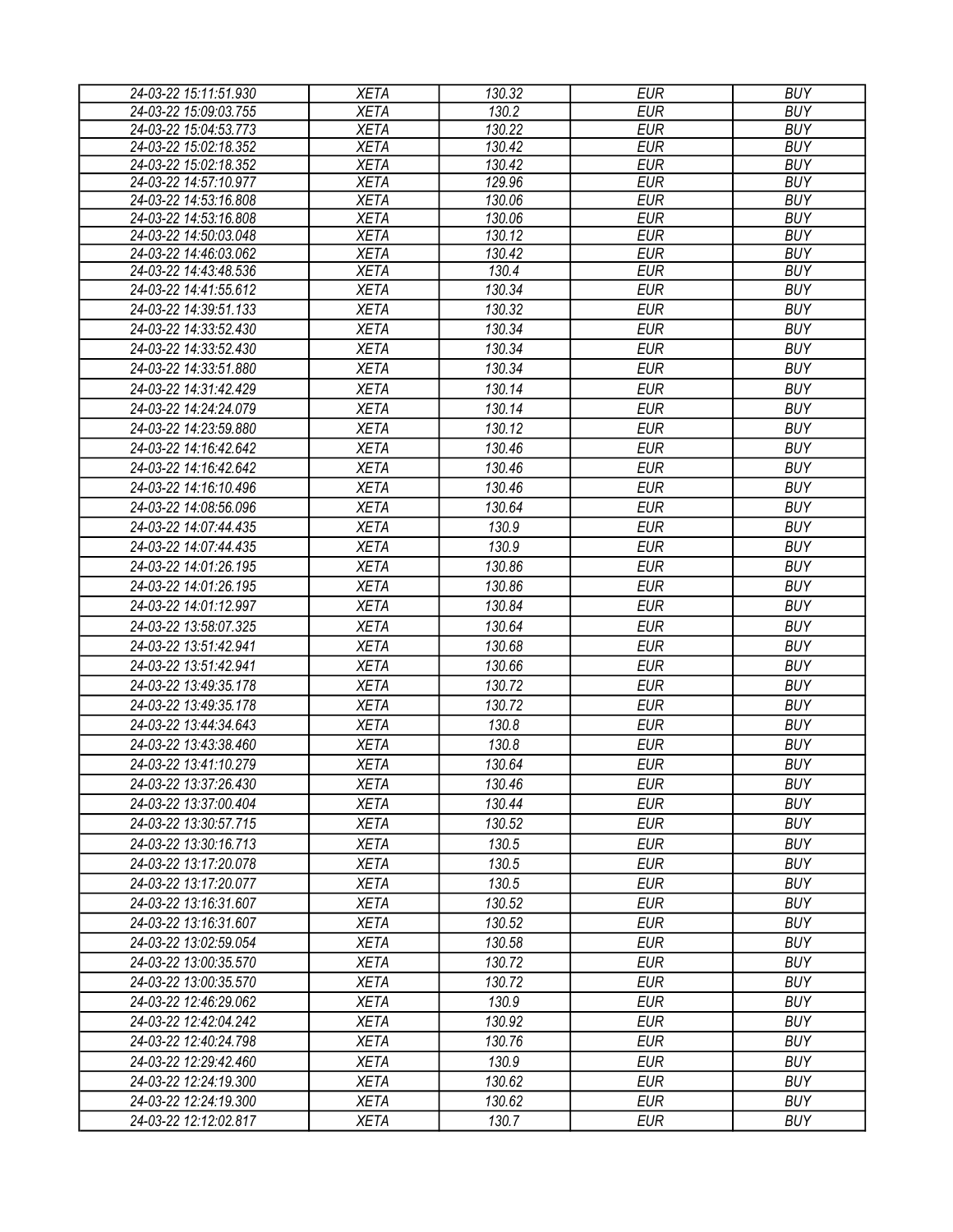| 24-03-22 12:11:58.743 | <b>XETA</b> | 130.7  | <b>EUR</b> | <b>BUY</b> |
|-----------------------|-------------|--------|------------|------------|
| 24-03-22 12:11:58.743 | <b>XETA</b> | 130.7  | <b>EUR</b> | <b>BUY</b> |
| 24-03-22 12:06:44.564 | <b>XETA</b> | 130.84 | <b>EUR</b> | <b>BUY</b> |
| 24-03-22 12:06:44.564 | <b>XETA</b> | 130.84 | <b>EUR</b> | <b>BUY</b> |
| 24-03-22 12:02:13.508 | <b>XETA</b> | 130.66 | <b>EUR</b> | <b>BUY</b> |
| 24-03-22 11:58:33.593 | <b>XETA</b> | 130.58 | <b>EUR</b> | <b>BUY</b> |
| 24-03-22 11:58:29.718 | <b>XETA</b> | 130.58 | <b>EUR</b> | <b>BUY</b> |
| 24-03-22 11:53:34.209 | <b>XETA</b> | 130.52 | <b>EUR</b> | <b>BUY</b> |
| 24-03-22 11:42:25.631 | <b>XETA</b> | 130    | <b>EUR</b> | <b>BUY</b> |
| 24-03-22 11:42:25.631 | <b>XETA</b> | 130    | <b>EUR</b> | <b>BUY</b> |
| 24-03-22 11:39:06.360 | <b>XETA</b> | 130.78 | <b>EUR</b> | <b>BUY</b> |
| 24-03-22 11:39:06.360 | <b>XETA</b> | 130.78 | <b>EUR</b> | <b>BUY</b> |
| 24-03-22 11:25:57.433 | <b>XETA</b> | 131    | <b>EUR</b> | <b>BUY</b> |
| 24-03-22 11:24:59.131 | <b>XETA</b> | 130.94 | <b>EUR</b> | <b>BUY</b> |
| 24-03-22 11:11:52.128 | <b>XETA</b> | 130.88 | <b>EUR</b> | <b>BUY</b> |
| 24-03-22 11:11:52.128 | <b>XETA</b> | 130.88 | <b>EUR</b> | <b>BUY</b> |
| 24-03-22 11:11:52.128 | <b>XETA</b> | 130.88 | <b>EUR</b> | <b>BUY</b> |
| 24-03-22 11:00:00.130 | <b>XETA</b> | 130.2  | <b>EUR</b> | <b>BUY</b> |
| 24-03-22 10:59:49.895 | <b>XETA</b> | 130.22 | <b>EUR</b> | <b>BUY</b> |
| 24-03-22 10:59:06.802 | <b>XETA</b> | 130.22 | <b>EUR</b> | <b>BUY</b> |
| 24-03-22 10:59:06.801 | <b>XETA</b> | 130.22 | <b>EUR</b> | <b>BUY</b> |
| 24-03-22 10:52:26.687 | <b>XETA</b> | 130.04 | <b>EUR</b> | <b>BUY</b> |
| 24-03-22 10:51:02.278 | <b>XETA</b> | 129.98 | <b>EUR</b> | <b>BUY</b> |
| 24-03-22 10:39:39.078 | <b>XETA</b> | 130.04 | <b>EUR</b> | <b>BUY</b> |
| 24-03-22 10:39:39.078 | <b>XETA</b> | 130.04 | <b>EUR</b> | <b>BUY</b> |
| 24-03-22 10:36:47.527 | <b>XETA</b> | 130.08 | <b>EUR</b> | <b>BUY</b> |
| 24-03-22 10:35:47.236 | <b>XETA</b> | 130    | <b>EUR</b> | <b>BUY</b> |
| 24-03-22 10:33:25.875 | <b>XETA</b> | 130.06 | <b>EUR</b> | <b>BUY</b> |
| 24-03-22 10:22:38.391 | <b>XETA</b> | 129.92 | <b>EUR</b> | <b>BUY</b> |
| 24-03-22 10:22:38.391 | <b>XETA</b> | 129.92 | <b>EUR</b> | <b>BUY</b> |
| 24-03-22 10:21:48.045 | <b>XETA</b> | 130    | <b>EUR</b> | <b>BUY</b> |
| 24-03-22 10:11:01.178 | <b>XETA</b> | 129.98 | <b>EUR</b> | <b>BUY</b> |
| 24-03-22 10:11:01.178 | <b>XETA</b> | 129.98 | <b>EUR</b> | <b>BUY</b> |
| 24-03-22 10:11:01.178 | <b>XETA</b> | 129.98 | <b>EUR</b> | <b>BUY</b> |
| 24-03-22 10:11:00.946 | <b>XETA</b> | 129.98 | <b>EUR</b> | <b>BUY</b> |
| 24-03-22 10:10:30.321 | <b>XETA</b> | 129.98 | <b>EUR</b> | <b>BUY</b> |
| 24-03-22 10:10:23.753 | <b>XETA</b> | 129.98 | <b>EUR</b> | <b>BUY</b> |
| 24-03-22 10:03:24.925 | <b>XETA</b> | 129.88 | <b>EUR</b> | <b>BUY</b> |
| 24-03-22 10:00:16.984 | <b>XETA</b> | 130.18 | <b>EUR</b> | <b>BUY</b> |
| 24-03-22 09:51:14.135 | <b>XETA</b> | 130.7  | <b>EUR</b> | <b>BUY</b> |
| 24-03-22 09:48:38.882 | <b>XETA</b> | 130.54 | <b>EUR</b> | <b>BUY</b> |
| 24-03-22 09:38:43.848 | <b>XETA</b> | 130.82 | <b>EUR</b> | <b>BUY</b> |
| 24-03-22 09:38:43.848 | <b>XETA</b> | 130.82 | <b>EUR</b> | <b>BUY</b> |
| 24-03-22 09:36:56.137 | <b>XETA</b> | 130.78 | <b>EUR</b> | <b>BUY</b> |
| 24-03-22 09:26:59.179 | <b>XETA</b> | 130.88 | <b>EUR</b> | <b>BUY</b> |
| 24-03-22 09:26:59.179 | <b>XETA</b> | 130.88 | <b>EUR</b> | <b>BUY</b> |
| 24-03-22 09:24:51.734 | <b>XETA</b> | 130.92 | <b>EUR</b> | <b>BUY</b> |
| 24-03-22 09:17:16.079 | <b>XETA</b> | 131.22 | <b>EUR</b> | <b>BUY</b> |
| 24-03-22 09:17:16.078 | <b>XETA</b> | 131.22 | <b>EUR</b> | <b>BUY</b> |
| 24-03-22 09:14:01.826 | <b>XETA</b> | 131.3  | <b>EUR</b> | <b>BUY</b> |
| 24-03-22 09:07:40.624 | <b>XETA</b> | 131.08 | <b>EUR</b> | <b>BUY</b> |
| 24-03-22 09:03:48.271 | <b>XETA</b> | 131.14 | <b>EUR</b> | <b>BUY</b> |
| 24-03-22 08:58:05.226 | <b>XETA</b> | 131.1  | <b>EUR</b> | <b>BUY</b> |